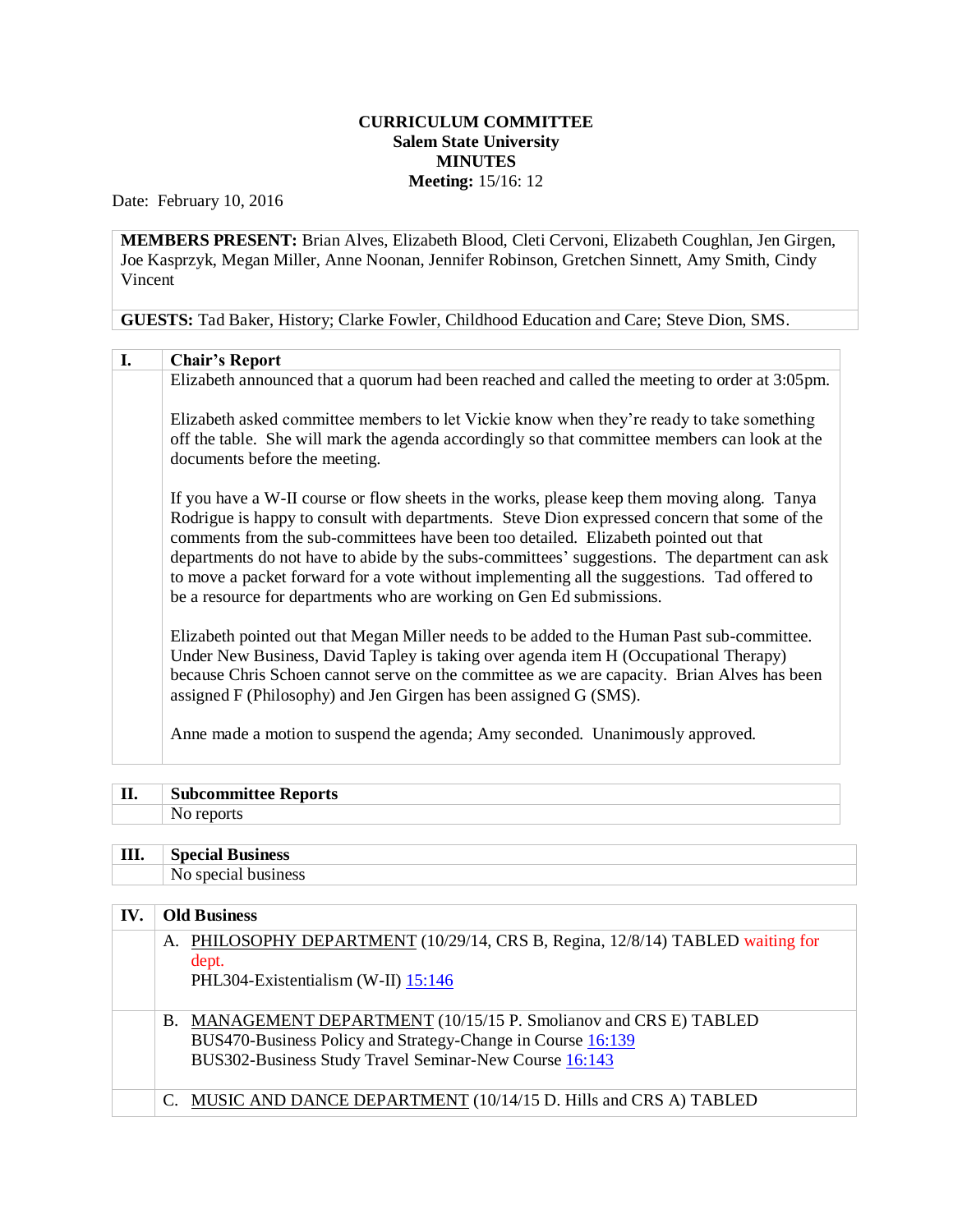|    | MUS102N-Music and Humanities-Change in Course-HP 16:159<br>MUS103-Music and Humanities II-Change in Course-HP 16:160<br>MUS121-Women in Music History-Change in Course-HP 16:164                                                                                                                                                                                                                                                                                                                                                                                                                                                                                                                                                                                                                                                                                                                                                                                                                                                                                                                                                                                                                                                                                                                                                                                                                                                                                                                                                                                                                                                                                                                                                                                                                                                                                                                                                                                                                                                                                                             |
|----|----------------------------------------------------------------------------------------------------------------------------------------------------------------------------------------------------------------------------------------------------------------------------------------------------------------------------------------------------------------------------------------------------------------------------------------------------------------------------------------------------------------------------------------------------------------------------------------------------------------------------------------------------------------------------------------------------------------------------------------------------------------------------------------------------------------------------------------------------------------------------------------------------------------------------------------------------------------------------------------------------------------------------------------------------------------------------------------------------------------------------------------------------------------------------------------------------------------------------------------------------------------------------------------------------------------------------------------------------------------------------------------------------------------------------------------------------------------------------------------------------------------------------------------------------------------------------------------------------------------------------------------------------------------------------------------------------------------------------------------------------------------------------------------------------------------------------------------------------------------------------------------------------------------------------------------------------------------------------------------------------------------------------------------------------------------------------------------------|
|    | D. COMMUNICATIONS DEPARTMENT (10/15/15 B. Alves and CRS D) TABLED<br>COM110-Modern Media and Communications-New Course-W-II 16:125                                                                                                                                                                                                                                                                                                                                                                                                                                                                                                                                                                                                                                                                                                                                                                                                                                                                                                                                                                                                                                                                                                                                                                                                                                                                                                                                                                                                                                                                                                                                                                                                                                                                                                                                                                                                                                                                                                                                                           |
| Е. | GEOGRAPHY DEPARTMENT (10/15/15 D. Hills and CRS A) TABLED<br>Environmental Sustainability Minor-Change in Minor 16:127<br>Geographic Information Science Minor-New Minor 16:128<br>Sustainable Tourism Minor-New Minor 16:129<br>GPH344-Remote Sensing-Change in Course-Change in Course-SR 16:130<br>GPH363-Seminar in Ecotourism-Change in Course-W-II 16:131<br>GPH371-Environmental Sustainability and Society-Change in Course-CS 16:132<br>GPH375-Food, Drink and the Environment-CS 16:133<br>GPH462-Exploring Tourism Destinations-Change in Course 16:134<br>GPH464-Tourism Planning and Development-Change in Course 16:135<br>BS-Geography-Travel and Tourism Concentration-Change in Flowsheet 16:136<br>GPH180-Saving the World-Social Justice in an Era of Climate Change-CS 16:137                                                                                                                                                                                                                                                                                                                                                                                                                                                                                                                                                                                                                                                                                                                                                                                                                                                                                                                                                                                                                                                                                                                                                                                                                                                                                            |
| F. | SPORT AND MOVEMENT SCIENCE DEPARTMENT (5/11/15, Anne Noonan and CRS D)<br>BS-Athletic Training-Change in Flowsheet 16:001<br>Fitness/Wellness Minor-Change in Minor 16:002<br>Health and Consumer Science Minor-Non-Teacher Track-Change in Minor 16:003<br>SMS304-Sport Development-New Course-CS, WC 16:004<br>Anne made a motion to accept; Megan seconded. The department is making changes to the<br>Athletic Training flow sheet due to accreditation issues and to reduce the number of credits.<br>Steve expressed concern about the flow sheet not being effective by the date the department<br>needs for accreditation. Megan will do her best, but she cannot guarantee that the new flow<br>sheet will be effective for Fall 2016. Steve asked if there is a way to red flag packets that have<br>pressing time constraints. Joe pointed out that while it is easy to change a flow sheet, getting<br>the new requirements into degree tracker is time consuming.<br>The Fitness/Wellness minor is becoming the Fitness minor and some of the courses are being<br>changed. The Health and Consumer Science Minor-Non-Teacher Track has been simplified to<br>the Health Promotion minor and some courses with pre-requisites are being removed. The<br>department is also proposing a new course on Sport Development. The CS and WC sub-<br>committees gave substantial feedback on this proposal. There was discussion about whether<br>the course would meet the WC criteria if someone besides Peter Smolianov, who designed it,<br>teaches it. The committee looked at the goals, objectives, and student experiences in terms of<br>the WC criteria. Joe recommended that it be approved contingent upon the department<br>rewriting the objectives to more clearly meet the WC criteria. Megan pointed out that the<br>course description, goals, and objectives need to be consistent across the new course, CS and<br>WC forms. Approved with one abstention, subject to the department rewriting the course<br>objectives to better meet the WC criteria for 16:004. |
|    | G. SPORT AND MOVEMENT SCIENCE DEPARTMENT (9/18/15, Anne Noonan and CRS D)<br>SMS197-Yoga and Meditation-New Course-PGR 16:051                                                                                                                                                                                                                                                                                                                                                                                                                                                                                                                                                                                                                                                                                                                                                                                                                                                                                                                                                                                                                                                                                                                                                                                                                                                                                                                                                                                                                                                                                                                                                                                                                                                                                                                                                                                                                                                                                                                                                                |